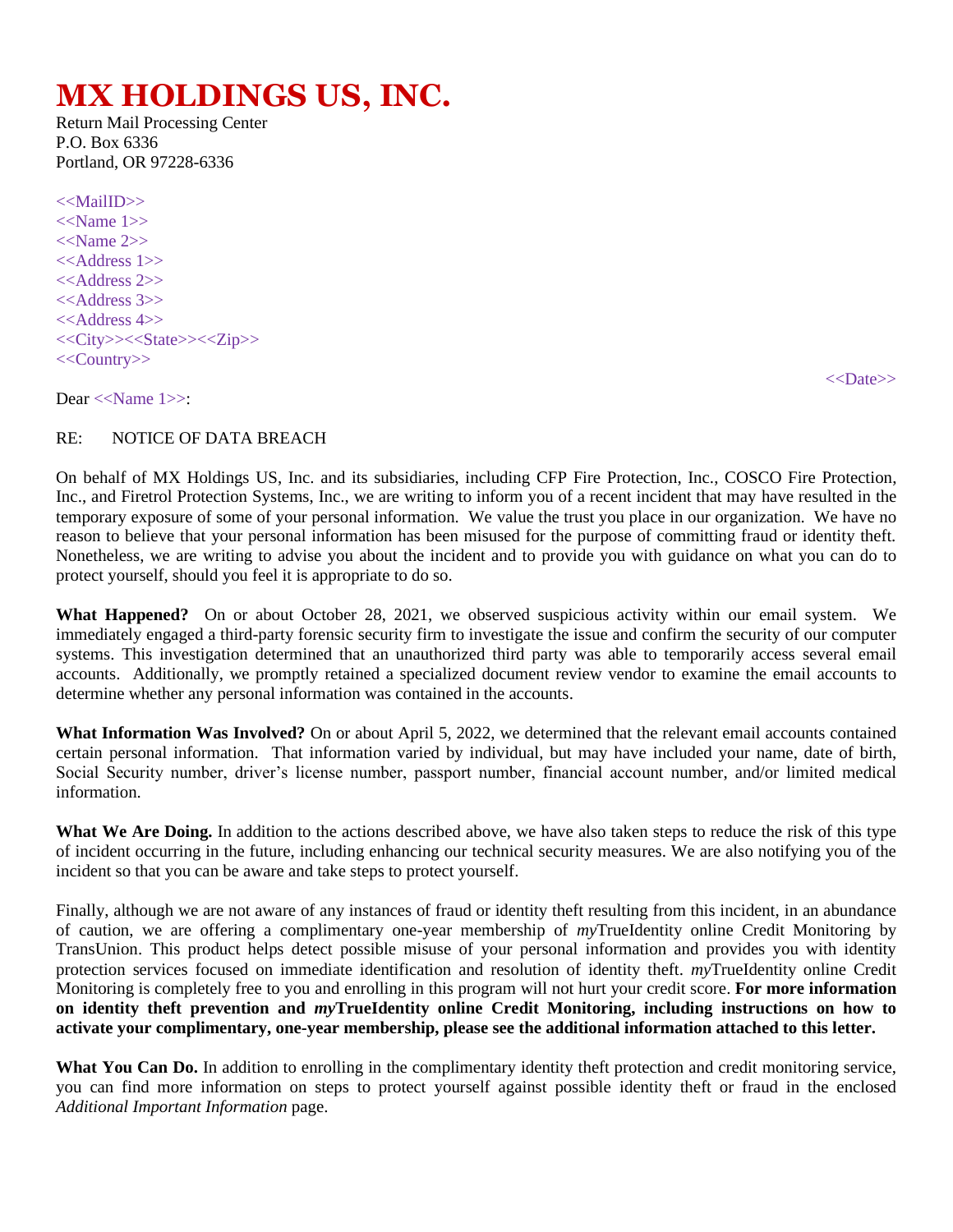For More Information. We value the trust you place in us to protect your privacy, take our responsibility to safeguard your personal information seriously, and apologize for any inconvenience or concern this incident might cause. For further information and assistance, please call 844-571-2173 from 6:00 AM - 6:00 PM Pacific, Monday through Friday.

Sincerely,

Keith Fielding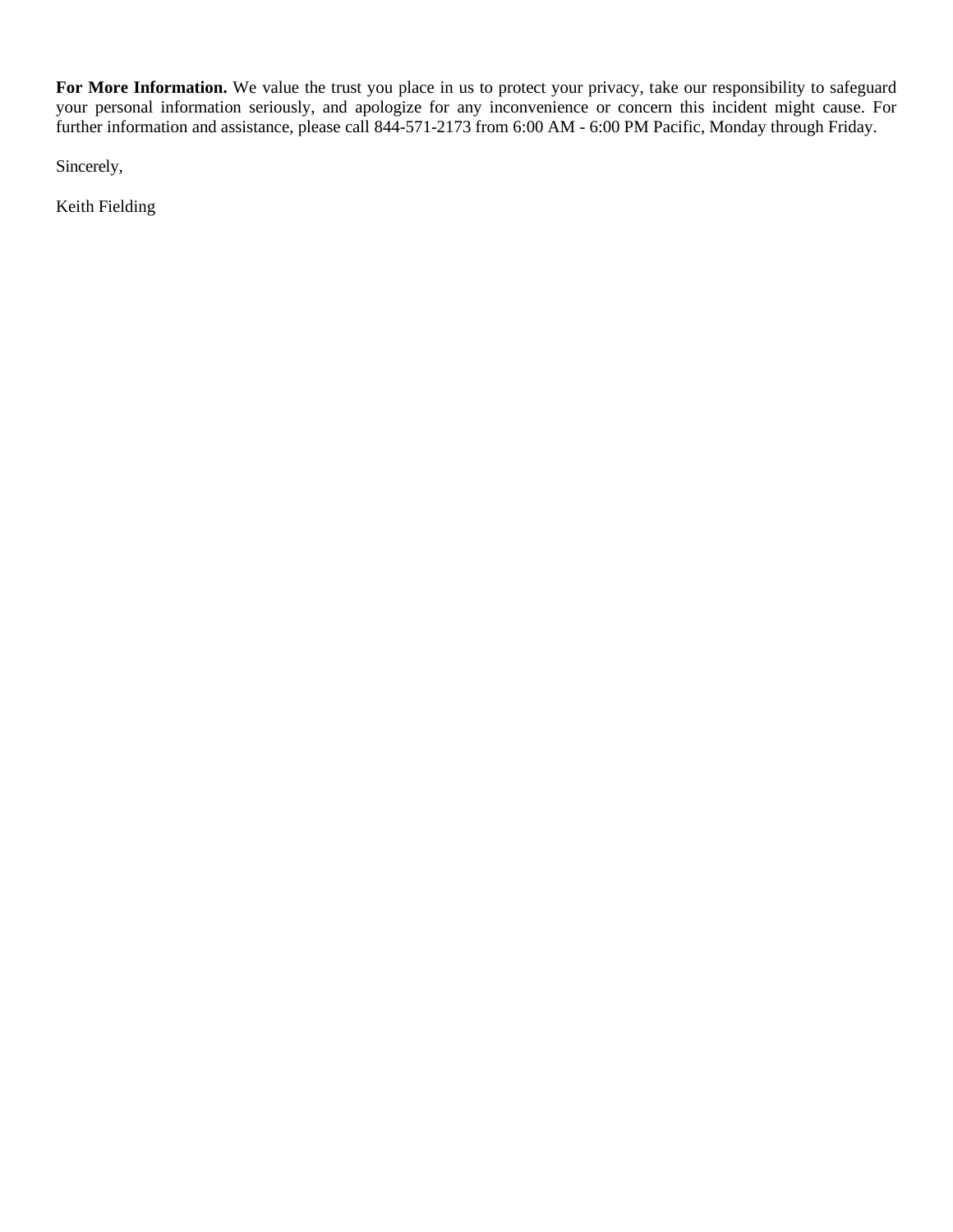

1. Activation Code: <<Activation Code>>

## **1-Bureau TransUnion Credit Monitoring Product Offering:** (Online and Offline)

As a safeguard, we have arranged for you to enroll, at no cost to you, in an online credit monitoring service (*my*TrueIdentity) for <<12/24>> months provided by TransUnion Interactive, asubsidiary of TransUnion®, one of the three nationwide credit reporting companies.

To enroll in this service, go directly to the *my*TrueIdentity website at **[www.mytrueidentity.com](http://www.mytrueidentity.com/)** and in the space referenced as "Enter Activation Code", enter the following unique 12-letter Activation Code

**<<Activation Code>>** and follow the three steps to receive your credit monitoring service online within minutes.

If you do not have access to the Internet and wish to enroll in a similar offline, paper based, credit monitoring service, via U.S. Mail delivery, please call the TransUnion Fraud Response Services toll-free hotline at **1-855-288-5422.** When prompted, enter the following 6-digit telephone pass code **<<Telephone Pass Code>>** and follow the steps to enroll in the offline credit monitoring service, add an initial fraud alert to your credit file, or to speak to a TransUnion representative if you believe you may be a victim of identity theft.

Once you are enrolled, you will be able to obtain <<12/24>> months of unlimited access to your TransUnion credit report and VantageScore® credit score by TransUnion. The daily credit monitoring service will notify you if there are any critical changes to your credit file at TransUnion®, including fraud alerts, new inquiries, new accounts, new public records, late payments, change of address and more. The service also includes the ability to lock and unlock your TransUnion credit reportonline, access to identity restoration services that provides assistance in the event your identity is compromised to help you restore your identity and up to \$1,000,000 in identity theft insurance with no deductible. (Policy limitations and exclusions may apply.)

You can sign up for the *my*TrueIdentity online Credit Monitoring service anytime between now and <<**Enrollment Deadline>>**. Due to privacy laws, we cannot register you directly. Please note that credit monitoring services might not be available for individuals who do not have credit file at TransUnion®, or an address in the United States (or its territories) and a valid Social Security number, or are under the age of 18. Enrolling in this service will not affect your credit score.

If you have questions about your *my*TrueIdentity online credit monitoring benefits, need help with your online enrollment, or need help accessing your credit report, or passing identity verification, please contact the *my*TrueIdentity Customer Service Team toll-free at: 1-844-787-4607, Monday-Friday: 8am- 9pm, Saturday-Sunday: 8am-5pm Eastern time.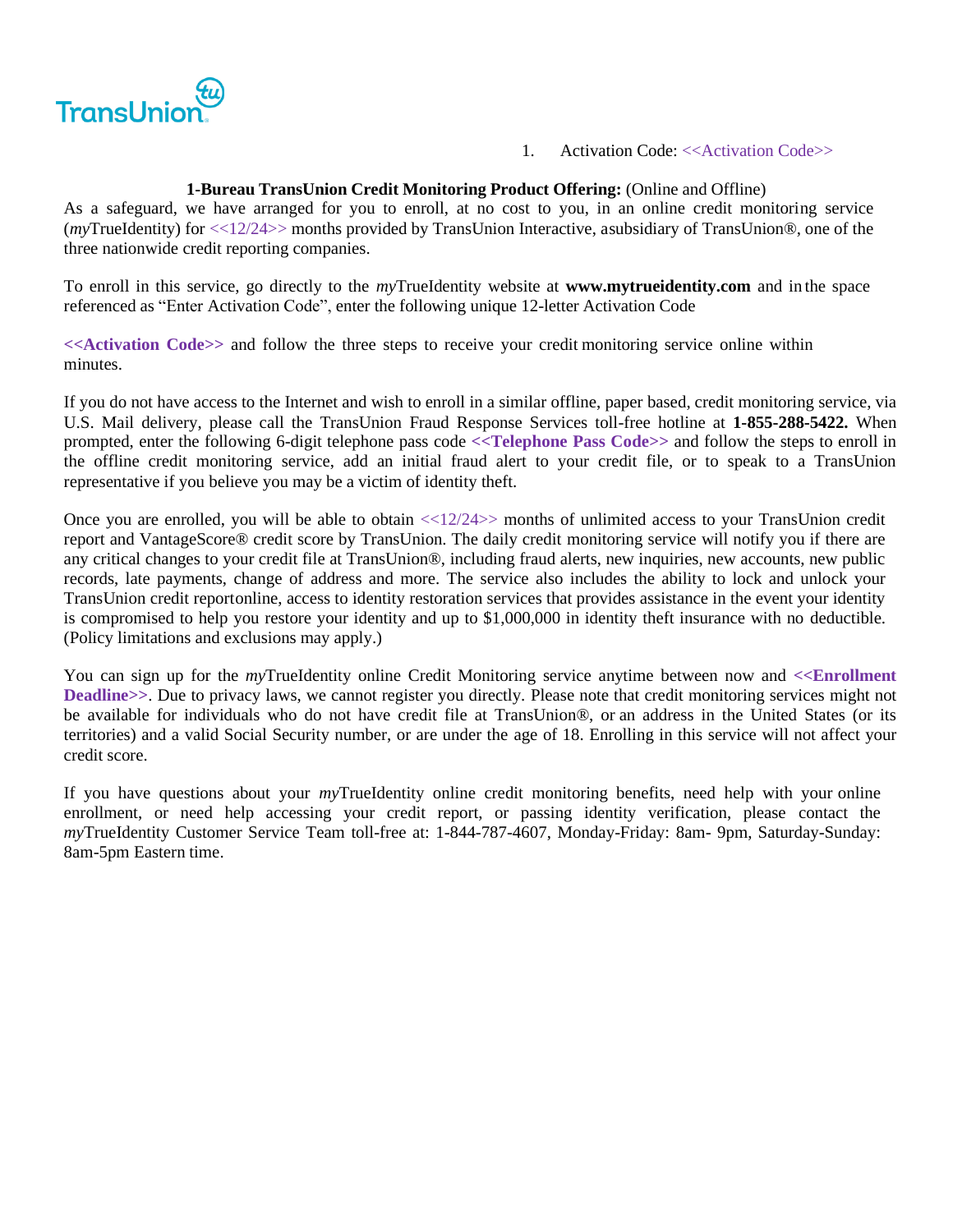## **Additional Important Information**

As a precautionary measure, we recommend that you remain vigilant to protect against potential fraud and/or identity theft by, among other things, reviewing your account statements and monitoring credit reports closely. If you detect any suspicious activity on an account, you should promptly notify the financial institution or company with which the account is maintained. You should also promptly report any fraudulent activity or any suspected incidents of identity theft to proper law enforcement authorities, including the police and your state's attorney general, as well as the Federal Trade Commission ("FTC").

You may wish to review the tips provided by the FTC on fraud alerts, security/credit freezes and steps you can take to avoid identity theft. For more information and to contact the FTC, please visit www.ftc.gov/idtheft or call 1-877-ID-THEFT (1-877-438-4338). You may also contact the FTC at Federal Trade Commission, 600 Pennsylvania Avenue, NW, Washington, DC 20580.

**Credit Reports:** You may obtain a free copy of your credit report once every 12 months from each of the three national credit reporting agencies by visiting www.annualcreditreport.com, by calling toll-free 1-877-322-8228, or by completing an Annual Credit Report Request Form and mailing it to Annual Credit Report Request Service, P.O. Box 105281, Atlanta, GA 30348. You can print a copy of the request form at [https://www.annualcreditreport.com/manualRequestForm.action.](https://www.annualcreditreport.com/manualRequestForm.action)

Alternatively, you may elect to purchase a copy of your credit report by contacting one of the three national credit reporting agencies. Contact information for the three national credit reporting agencies for the purpose of requesting a copy of your credit report or for general inquiries is as follows:

| Equifax           | Experian         | TransUnion         |
|-------------------|------------------|--------------------|
| 1-866-349-5191    | 1-888-397-3742   | 1-800-888-4213     |
| www.equifax.com   | www.experian.com | www.transunion.com |
| P.O. Box 740241   | P.O. Box 2002    | P.O. Box 2000      |
| Atlanta, GA 30374 | Allen, TX 75013  | Chester, PA 19016  |

**Fraud Alerts:** You may want to consider placing a fraud alert on your credit report. A fraud alert is free and will stay on your credit report for one (1) year. The alert informs creditors of possible fraudulent activity within your report and requests that the creditor contact you prior to establishing any new accounts in your name. To place a fraud alert on your credit report, contact any of the three national credit reporting agencies using the contact information listed above. Additional information is available a[t www.annualcreditreport.com.](http://www.annualcreditreport.com/)

**Credit and Security Freezes:** You may have the right to place a credit freeze, also known as a security freeze, on your credit file, so that no new credit can be opened in your name without the use of a PIN number that is issued to you when you initiate the freeze. A credit freeze can be placed without any charge and is designed to prevent potential credit grantors from accessing your credit report without your consent. If you place a credit freeze, potential creditors and other third parties will not be able to get access to your credit report unless you temporarily lift the freeze. Therefore, using a credit freeze may delay your ability to obtain credit. Unlike a fraud alert, you must separately place a credit freeze on your credit file at each credit reporting company. Since the instructions for how to establish a credit freeze differ from state to state, please contact the three major credit reporting companies as specified below to find out more information:

Equifax Security Freeze 1-888-298-0045 [www.equifax.com](http://www.equifax.com/) P.O. Box 105788 Atlanta, GA 30348

Experian Security Freeze 1-888-397-3742 [www.experian.com](http://www.experian.com/) P.O. Box 9554 Allen, TX 75013

TransUnion Security Freeze 1-888-909-8872 [www.transunion.com](http://www.transunion.com/) P.O. Box 160 Woodlyn, PA 19094

This notification was not delayed by law enforcement.